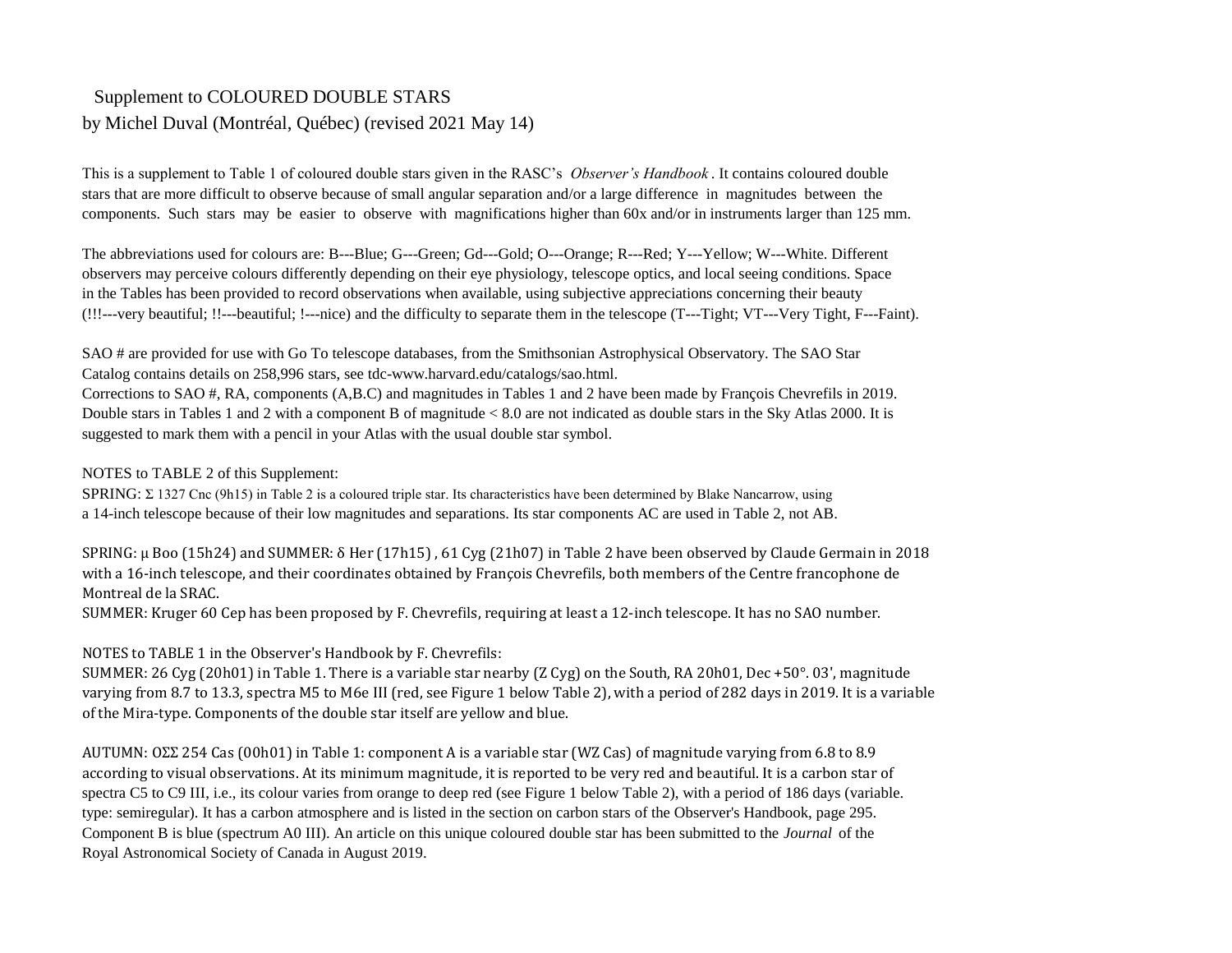In the 2021 Observer's Handbook (OH), Table of Contents, page iii, page number 296, content was revised from OH 2019, not OH 2020

## Supplement TABLE 2 to TABLE 1 OF COLOURED DOUBLE STARS IN THE OBSERVER'S HANDBOOK

|                         |                          | RA (2000)      |    | Dec     |              | Magnitudes |          | Sep.              | Colour                  |                | <b>Notes</b> |            |
|-------------------------|--------------------------|----------------|----|---------|--------------|------------|----------|-------------------|-------------------------|----------------|--------------|------------|
| Star                    | SAO#                     | $\mathbf h$    | m  | $\circ$ | $\mathbf{r}$ | A          | $\bf{B}$ | $^{\prime\prime}$ | $\mathbf{A}$            | $\bf{B}$       | Beauty       | Difficulty |
| <b>WINTER</b>           |                          |                |    |         |              |            |          |                   |                         |                |              |            |
| 30 Tau                  | 93611                    | 3              | 48 | $+11$   | 09           | 5.1        | 10.0     | $\mathbf{Q}$      | Y                       | $\bf{B}$       |              |            |
| $\Sigma$ 476 Per        | 56902                    | 4              | 01 | $+38$   | 40           | 8.0        | 9.2      | 25                | Y                       | $\overline{B}$ |              |            |
|                         |                          |                |    |         |              |            |          |                   |                         |                |              |            |
| <b>SPRING</b>           |                          |                |    |         |              |            |          |                   |                         |                |              |            |
| $\Sigma$ 1327 Cnc       | 80723                    | $\overline{9}$ | 15 | $+27$   | 55           | 8.2        | $C$ 9.3  | 26                | Y                       | $\bf{B}$       |              | (AC)       |
| $\Sigma$ 1604 Crv       | 157111                   | 12             | 09 | $-11$   | 51           | 6.9        | 9.4      | $\mathbf{Q}$      | $\overline{O}$          | $\overline{B}$ |              |            |
| $\delta$ Crv            | 157323                   | 12             | 30 | $-16$   | 31           | 3.0        | 8.5      | 25                | $\mathbf Y$             | $\mathbf R$    |              |            |
| 54 Vir                  | 157798                   | 13             | 13 | $-18$   | 50           | 6.8        | 7.2      | 5 <sub>l</sub>    | Y                       | $\bf{B}$       |              |            |
| $\pi$ Boo               | 101138                   | 14             | 41 | $+16$   | 25           | 4.9        | 5.8      | 6                 | $\overline{B}$          | $\mathbf{O}$   |              |            |
| $\mu$ Boo               | 64686                    | 15             | 24 | $+37$   | 22           | 4.3        | 7.1      | 107               | Y                       | $\Omega$       | $\mathbf{H}$ |            |
| $\delta$ Ser            | 101624                   | 15             | 35 | $+10$   | 32           | 4.2        | 5.2      |                   | $\bf{B}$                | $\overline{O}$ |              |            |
|                         |                          |                |    |         |              |            |          |                   |                         |                |              |            |
| <b>SUMMER</b>           |                          |                |    |         |              |            |          |                   |                         |                |              |            |
| $\delta$ Her            | 84951                    | 17             | 15 | 24      | 50           | 3.1        | 8.3      | 11                | W                       | $\, {\bf B}$   |              |            |
| o Oph                   | 185238                   | 17             | 18 | $-24$   | 17           | 5.2        | 6.8      | 10                | $\Omega$                | Y              | $\mathbf{I}$ |            |
| $\rho$ Her              | 66001                    | 17             | 24 | $+37$   | 09           | 4.5        | 5.5      | $\overline{4}$    | $\overline{G}$          | G              |              |            |
| $\Sigma$ 2348 Dra       | 31051                    | 18             | 34 | $+52$   | 21           | 5.5        | $C$ 8.7  | 25                | Y                       | $\overline{B}$ |              | (AC)       |
| 61 Cyg                  | 70919                    | 21             | 07 | $+38$   | 45           | 5.2        | 6.0      | 31                | $\overline{\mathbf{R}}$ | $\mathbf R$    | $\mathbf{H}$ |            |
| Kruger 60 Cep           | $\overline{\phantom{a}}$ | 22             | 28 | $+57$   | 42           | 9.8        | 11.4     | 17                | $\mathbf R$             | $\mathbf R$    |              |            |
|                         |                          |                |    |         |              |            |          |                   |                         |                |              |            |
| <b>AUTUMN</b>           |                          |                |    |         |              |            |          |                   | Y                       |                |              |            |
| $O\Sigma\Sigma$ 252 Peg | 91574                    | 23             | 55 | $+29$   | 29           | 6.8        | 7.6      | 111               |                         | $\mathbf R$    |              |            |
| $\Sigma$ 24 And         | 73883                    | 00             | 18 | $+26$   | 08           | 7.8        | 8.4      | $\mathcal{F}$     | Y                       | $\bf{B}$       |              |            |
|                         |                          |                |    |         |              |            |          |                   |                         |                |              |            |
| <b>SOUTHERN</b>         |                          |                |    |         |              |            |          |                   |                         |                |              |            |
| $\Delta$ 31 Pup         | 218093                   | 6              | 38 | $-48$   | 13           | 5.1        | 7.4      | 13                | Y                       | $\, {\bf B}$   |              |            |
| y Vol                   | 256374                   | $\overline{7}$ | 09 | $-70$   | 30           | 3.9        | 5.7      | 14                | Gd                      | Y              |              |            |
| h 4038 Pup              | 219339                   | $\infty$       | 03 | $-41$   | 19           | 5.5        | 8.5      | 25                | Y                       | $\mathbf R$    |              |            |
| S 568 Pup               | 175783                   | 8              | 25 | $-24$   | 03           | 5.5        | 8.4      | 42                | $\overline{O}$          | $\mathbf R$    |              |            |
| h 4191 Vel              | 220978                   | $\overline{9}$ | 14 | $-43$   | 14           | 5.3        | 9.2      | 6                 | $\, {\bf B}$            | $\overline{O}$ |              | z Vela     |